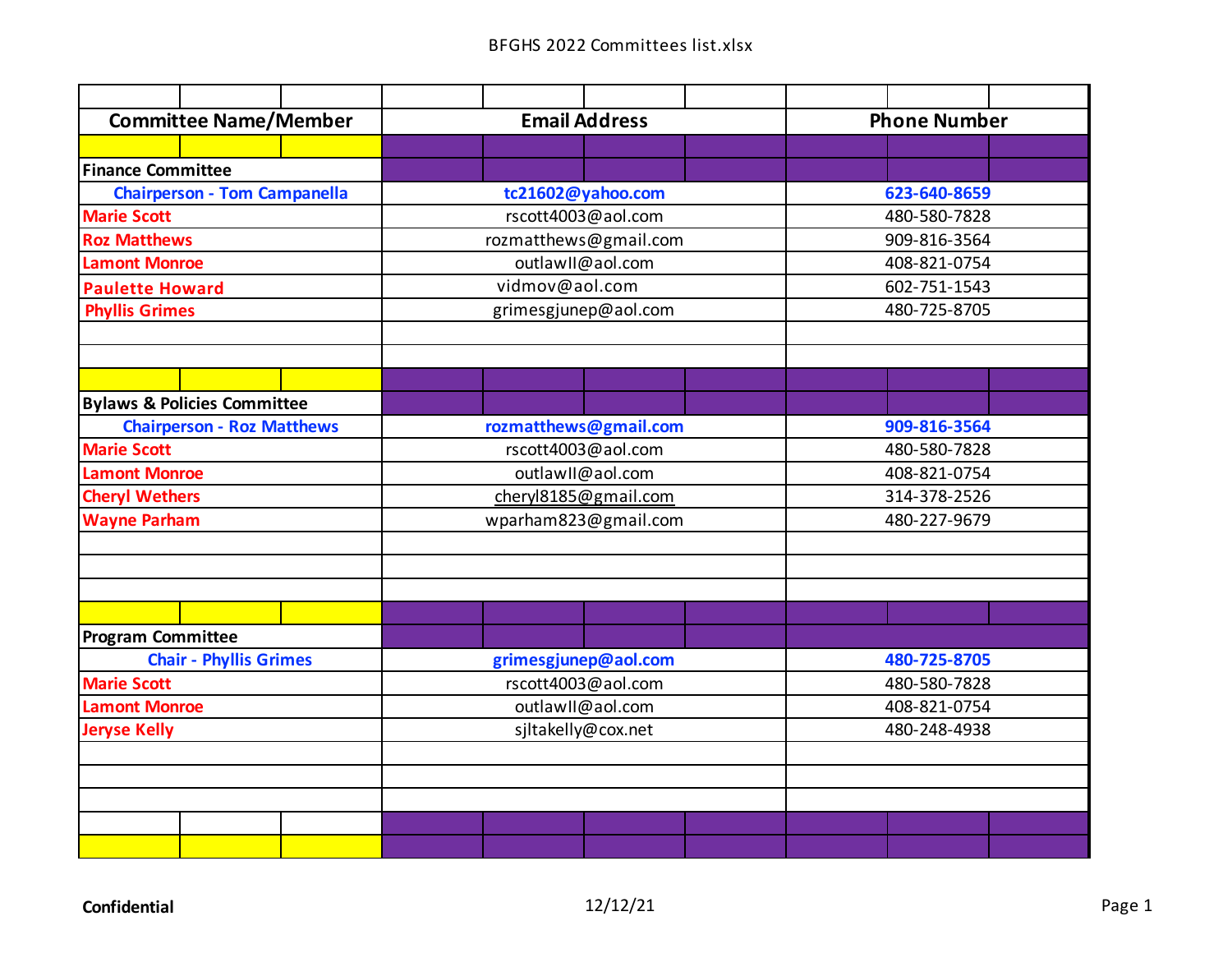| <b>Membership Committee</b>              |                         |              |  |  |  |
|------------------------------------------|-------------------------|--------------|--|--|--|
| <b>Chairperson - Lamont Monroe</b>       | outlawll@aol.com        | 408-821-0754 |  |  |  |
| <b>Marie Scott</b>                       | rscott4003@aol.com      | 480-580-7828 |  |  |  |
| <b>Jeryse Kelly</b>                      | jeryse@mjkevents.com    | 480-248-4938 |  |  |  |
| <b>Mary Bowden</b>                       | marymorganaz@yahoo.com  | 480-720-1607 |  |  |  |
| <b>Claudia Hopson</b>                    | claudiahopson@gmail.com | 480-209-6312 |  |  |  |
|                                          |                         |              |  |  |  |
|                                          |                         |              |  |  |  |
|                                          |                         |              |  |  |  |
|                                          |                         |              |  |  |  |
| <b>Social Media/Technology Committee</b> |                         |              |  |  |  |
| <b>Chairperson - Linda Morris</b>        | zelany806@gmail.com     | 602-821-6065 |  |  |  |
| <b>Andrew Hurst</b>                      | ahurst1@gmail.com       | 718-598-6142 |  |  |  |
| <b>Lamont Monroe</b>                     | outlawll@aol.com        | 408-821-0754 |  |  |  |
| <b>Lee Peavy</b>                         | bacchus1161@hotmail.com | 602-427-7948 |  |  |  |
| <b>Phyllis Grimes</b>                    | grimesgjunep@aol.com    | 480-725-8705 |  |  |  |
| <b>Jeryse Kelly</b>                      | jeryse@mjkevents.com    | 480-248-4938 |  |  |  |
| <b>Anastasia Wright</b>                  | aewnstl@gmail.com       | 314-322-8728 |  |  |  |
|                                          |                         |              |  |  |  |
|                                          |                         |              |  |  |  |
| <b>Nominating Committee</b>              |                         |              |  |  |  |
| <b>Chairperson - Paulette Howard</b>     | vidmov@aol.com          | 602-904-0290 |  |  |  |
| <b>Linda Parham</b>                      | Indprhm@aol.com         | 480-227-9679 |  |  |  |
| <b>Gayle King</b>                        | mzgayleking@live.com    | 602-5654798  |  |  |  |
|                                          |                         |              |  |  |  |
|                                          |                         |              |  |  |  |
|                                          |                         |              |  |  |  |
|                                          |                         |              |  |  |  |
|                                          |                         |              |  |  |  |
|                                          |                         |              |  |  |  |
|                                          |                         |              |  |  |  |
|                                          |                         |              |  |  |  |
|                                          |                         |              |  |  |  |